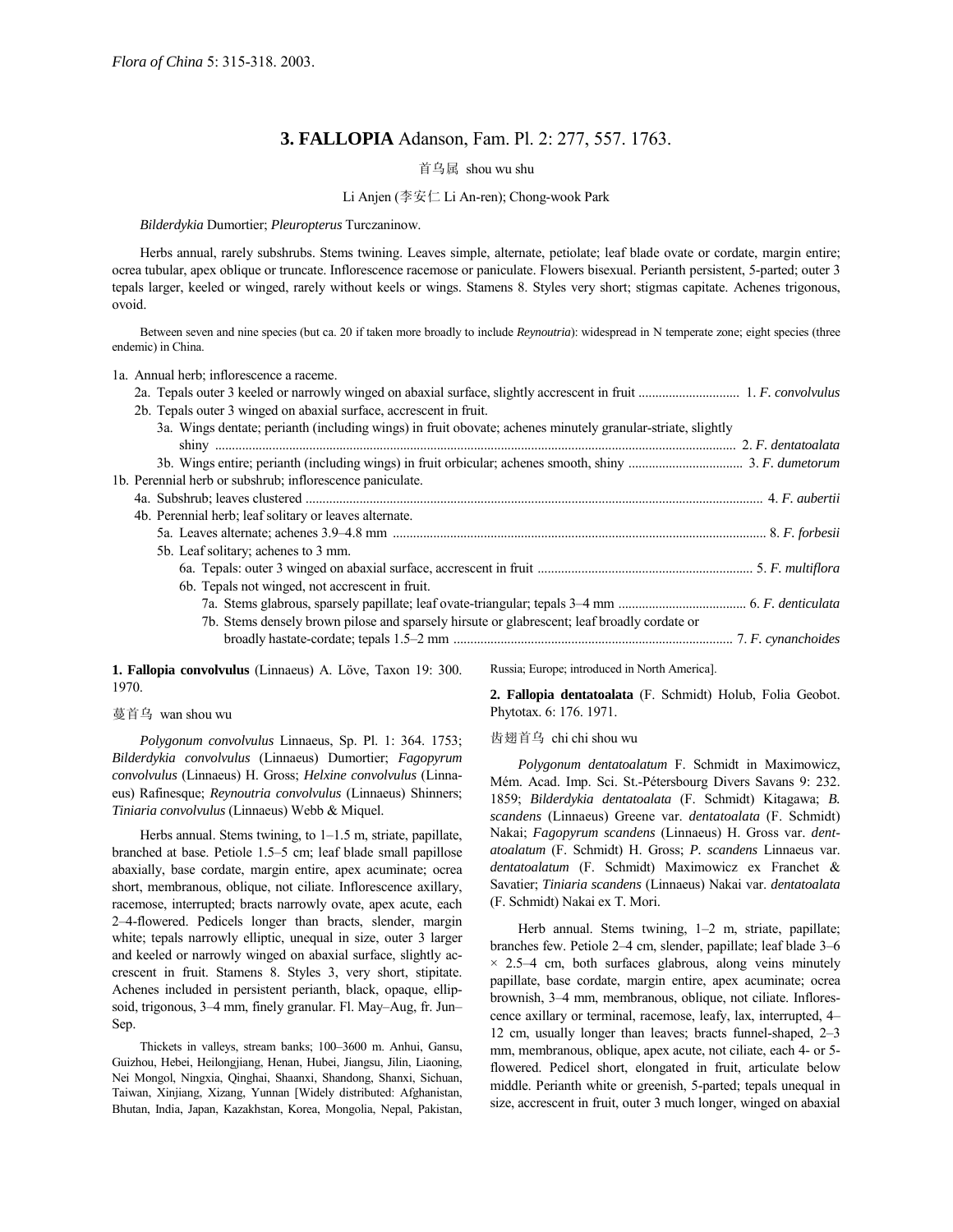surface; wings dentate, decurrent near base of pedicels. Perianth (including wings) in fruit obovate,  $5-6$  mm in diam. Stamens 8, included. Styles very short; stigmas capitate. Achenes included in persistent perianth, black, slightly shiny, ellipsoid, trigonous, 4–4.5 mm, minutely granular striate. Fl. Jun–Sep, fr. Jul–Oct.

Mixed forests in valleys, slopes; 200-2800 m. Anhui, Gansu, Guizhou, Hebei, Heilongjiang, Henan, Hubei, Jiangsu, Jilin, Liaoning, Nei Mongol, Qinghai, Shaanxi, Shandong, Shanxi, Sichuan, Yunnan [Japan, Korea, Russia (Far East)].

**3. Fallopia dumetorum** (Linnaeus) Holub, Folia Geobot. Phytotax. 6: 176. 1971.

### 篱首乌 li shou wu

Herbs annual. Stems twining,  $70-150$  cm, striate, papillate, glabrous, much branched. Petiole 1–3 cm, papillate; leaf blade ovate-cordate,  $3-6 \times 1.5-4$  cm, both surfaces glabrous, along veins minutely papillate, base cordate or sagittate, margin entire, apex acuminate; ocrea short, 2-3 mm, membranous, oblique, apex acute, not ciliate. Inflorescence usually axillary, racemose, lax, few or many flowered; bracts 1.5–2 mm, membranous, each 1-6-flowered. Pedicel 3-4 mm, slender, articulate, elongate in fruit. Perianth greenish, 5-parted; tepals elliptic,  $2-3$  mm, unequal in size, outer 3 larger and winged in fruit; wings entire, slightly decurrent along pedicels. Perianth (including wings) in fruit orbicular, 4-4.5 mm in diam. Stamens 8, included. Styles very short; stigmas capitate. Achenes included in persistent perianth, black, shiny, ellipsoid, trigonous,  $3-3.5$ mm, smooth. Fl. Jun-Aug, fr. Jul-Sep.

Grassy slopes, thickets and mixed forests in valleys, mountain valleys, fields; 200–2400 m. Hebei, Heilongjiang, Jiangsu, Jilin, Liaoning, Nei Mongol, Shandong, Xinjiang [Bhutan, N India, Japan, Korea, Mongolia, Nepal, Pakistan, Russia; SW Asia, Europe].

1a. Flowers few; bracts each 1- or

- 2(or 3)-flowered .................................... 3c. var. *pauciflora* 1b. Flowers many; bracts each 3-6-flowered.
	- 2a. Wings continuous ........................ 3a. var. *dumetorum* 2b. Wings interrupted ............................ 3b. var. *subalata*

#### **3a. Fallopia dumetorum** var. **dumetorum**

篱首乌(原变种) li shou wu (yuan bian zhong)

*Polygonum dumetorum* Linnaeus, Sp. Pl., ed. 2, 1: 522. 1762; *Bilderdykia dumetorum* (Linnaeus) Dumortier; *Fagopyrum dumetorum* (Linnaeus) Schreber; *Helxine dumetorum* (Linnaeus) Rafinesque; *P. scandens* Linnaeus var. *dumetorum* (Linnaeus) Gleason; *Reynoutria scandens* (Linnaeus) Shinners var. *dumetorum* (Linnaeus) Shinners; *Tiniaria dumetorum* (Linnaeus) Opiz.

Flowers many; bracts each 3–6-flowered. Wings continuous. Fl. Jun-Aug, fr. Jul-Sep.

Grassy slopes, thickets in valleys; 200-2400 m. Hebei, Heilongjiang, Jiangsu, Jilin, Liaoning, Nei Mongol, Shandong, Xinjiang [Bhutan, N India, Japan, Korea, Mongolia, Nepal, Pakistan, Russia; SW Asia, Europe].

**3b. Fallopia dumetorum** var. **subalata** Borodina, Rast. Tsentral. Azii 9: 120. 1989.

略翅首乌 lue chi shou wu

Wings interrupted.

● Mountain valleys, fields. Xinjiang.

**3c. Fallopia dumetorum** var. **pauciflora** (Maximowicz) A. J. Li, Fl. Reipubl. Popularis Sin. 25(1): 100. 1998.

### 疏花篱首乌 shu hua li shou wu

*Polygonum pauciflorum* Maximowicz, Ind. Sem. Hort. Petrop. 3. 1866; *Bilderdykia pauciflora* (Maximowicz) Nakai; *Fagopyrum pauciflorum* (Maximowicz) H. Gross; *Fallopia pauciflora* (Maximowicz) Kitagawa; *P. convolvulus* var. *pauciflorum* (Maximowicz) V. N. Voroschilov; *Tiniaria pauciflora* (Maximowicz) Nakai ex T. Mori.

Flowers few; bracts each 1- or 2(or 3)-flowered. Fl. Jun– Jul, fr. Jul-Aug.

• Mixed forests in valleys, thickets; 400-1000 m. Hebei, Heilongjiang, Shandong.

One of us (Park) notes that this appears to be a poorly developed form of the typical variety that is often found in harsh environments, and that it can hardly be considered a variety.

**4. Fallopia aubertii** (L. Henry) Holub, Folia Geobot. Phytotax. 6: 176. 1971.

木藤首乌 mu teng shou wu

*Polygonum aubertii* L. Henry, Rev. Hort. 79: 82. 1907; *Bilderkykia aubertii* (L. Henry) Moldenke; *Reynoutria aubertii* (L. Henry) Moldenke; *Tiniaria aubertii* (L. Henry) Hedberg ex Janchen.

Subshrubs. Stems twining, gray-brown, 1-4 m, glabrous. Leaves clustered, rarely solitary; petiole 1.5-2.5 cm; leaf blade narrowly ovate or ovate,  $2.5-5 \times 1.5-3$  cm, both surfaces subleathery, glabrous, base subcordate, margin entire, apex acute; ocrea brown, membranous, oblique, dehiscent. Inflorescence axillary or terminal, paniculate, few branched; peduncle papillate; bracts membranous, apex acute, each 3-6-flowered. Pedicel 3–4 mm, slender, base articulate. Perianth greenish or white, 5-parted; tepals elliptic, outer 3 larger, accrescent and winged on abaxial surface in fruit; wings decurrent below to pedicels; fruiting perianth obovate, 4–5 mm in diam. Stamens 8; filaments dilated below middle, base pubescent. Styles 3, very short; stigmas capitate. Achenes included in persistent perianth, black, slightly shiny, ovoid, trigonous, 3.5<sup>-4</sup> mm, densely minutely granular. Fl. Jul–Aug, fr. Aug–Sep.

• Slopes, thickets in valleys; 900–3200 m. Gansu, Guizhou, Henan, Hubei, ?Hunan, Nei Mongol, Ningxia, Qinghai, Shaanxi, Shanxi, Sichuan, Xizang, Yunnan.

One of us (Park) notes that this could be conspecific with *Fallopia baldschuanica* (Regel) Holub (see Bailey & Stace, Pl. Syst. Evol. 180: 29-52. 1992).

**5. Fallopia multiflora** (Thunberg) Haraldson, Symb. Bot. Upsal. 22(2): 77. 1978.

#### 何首乌 he shou wu

Herbs perennial. Root tuber black-brown, narrowly elliptic, large, ligneous. Stems twining,  $2-4$  cm, much branched,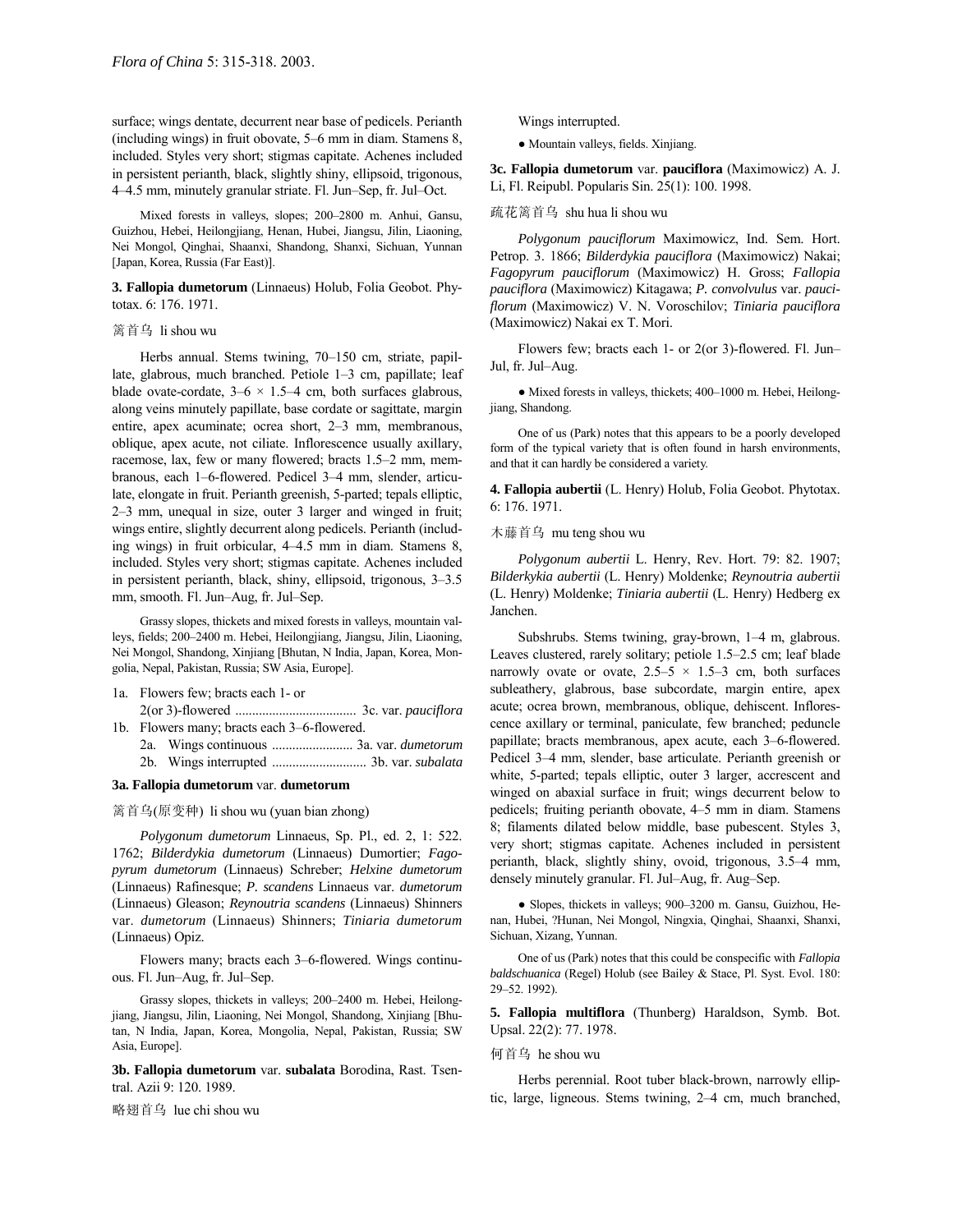striate, glabrous, ligneous at base. Petiole 1.5–3 cm; leaf blade ovate or narrowly ovate,  $3-7 \times 2-5$  cm, both surfaces glabrous or abaxially papillate along veins, base cordate or subcordate, margin entire, apex acuminate; ocrea 3–5 mm, membranous, oblique, glabrous. Inflorescence terminal or axillary, paniculate, spreading,  $10-20$  cm; peduncle minutely papillate; bracts triangular-ovate, papillate, apex acute, each 2-4-flowered. Pedicel 2–3 mm, slender, articulate at base, elongate in fruit. Perianth white or greenish; tepals elliptic, unequal in size, outer 3 larger, accrescent and winged on abaxial surface in fruit; wings decurrent below to pedicels on abaxial surface in fruit; wings decurrent below to pedicels. Perianth (including wings) in fruit nearly orbicular, 6-7 mm in diam. Stamens 8; filaments dilated at base. Styles 3, very short; stigmas capitate. Achenes included in persistent perianth, black-brown, shiny, ovoid, trigonous,  $2.5-3$  mm, smooth. Fl. Jun–Oct, fr. Jul–Nov.

Mountain slopes, rock crevices, thickets in valleys; 200-3000 m. Anhui, Fujian, Gansu, Guangdong, Guangxi, Guizhou, Hainan, ?Hebei, ?Heilongjiang, Henan, Hubei, Hunan, Jiangsu, Jiangxi, Jilin, Liaoning, Qinghai, Shaanxi, Shandong, Sichuan, Taiwan, Yunnan, Zhejiang [Japan].

1a. Leaf blade glabrous abaxially ................ 5a. var. *multiflora* 1b. Leaf blade abaxially papillate along veins

................................................................. 5b. var. *ciliinervis*

#### **5a. Fallopia multiflora** var. **multiflora**

何首乌(原变种) he shou wu (yuan bian zhong)

*Polygonum multiflorum* Thunberg in Murray, Syst. Veg., ed. 14, 379. 1784; *Aconogonon hypoleucum* (Nakai ex Ohwi) Soják; *Bilderdykia multiflora* (Thunberg) Roberty & Vautier; *Fagopyrum multiflorum* (Thunberg) I. Grintzescu; *Fallopia multiflora* var. *hypoleuca* (Nakai ex Ohwi) Yonekura & H. Ohashi; *Helxine multiflora* (Thunberg) Rafinesque; *Pleuropterus cordatus* (Thunberg) Turczaninow; *P. multiflorus* (Thunberg) Nakai; *Polygonum hypoleucum* Nakai ex Ohwi; *P. multiflorum* var. *angulatum* S. Y. Liu; *P. multiflorum* var. *hypoleucum* (Nakai ex Ohwi) T. S. Liu et al.; *Reynoutria multiflora* (Thunberg) Moldenke.

Leaf blade glabrous abaxially. Fl. Jul-Oct, fr. Aug-Nov.

Mountain slopes, rock crevices, thickets in valleys; 200-3000 m. Anhui, Fujian, S Gansu, Guangdong, Guangxi, Guizhou, Hainan, ?Hebei, ?Heilongjiang, Hubei, Hunan, Jiangsu, Jiangxi, S Shaanxi, Shandong, Sichuan, Taiwan, Yunnan, Zhejiang [Japan].

One of us (Park) would prefer to treat *Polygonum multiflorum* var. *angulatum* and *Fallopia multiflora* var. *hypoleuca* as distinct varieties of *F. multiflora*.

**5b. Fallopia multiflora** var. **ciliinervis** (Nakai) Yonekura & H. Ohashi, J. Jap. Bot. 72: 158. 1997.

### 毛脉首乌 mao mai shou wu

*Pleuropterus ciliinervis* Nakai, Repert. Spec. Nov. Regni Veg. 13: 267. 1914; *Fallopia ciliinervis* (Nakai) K. Hammer; *Polygonum ciliinerve* (Nakai) Ohwi; *P. multiflorum* var. *ciliinerve* (Nakai) Steward; *Reynoutria ciliinervis* (Nakai) Moldenke.

Leaf blade abaxially papillate along veins. Fl. Jun-Sep, fr. Jul-Oct.

• Thickets in valleys, mountain slopes; 200–2700 m. Gansu, Guizhou, Henan, Hubei, ?Hunan, Jilin, Liaoning, Qinghai, Shaanxi, Sichuan, Yunnan.

One of us (Park) would prefer to treat this taxon as the distinct species *Fallopia ciliinervis*.

**6. Fallopia denticulata** (C. C. Huang) J. Holub, Preslia 70(2): 104. 1998.

#### 酱头 jiang tou

*Polygonum denticulatum* C. C. Huang, Acta Bot. Yunnan. 6: 288. 1984.

Herbs perennial. Rhizomes nearly globose, large, to 20 cm in diam. Stems twining, 2-5 cm, striate, glabrous, sparsely papillate, slightly ligneous at base, much branched; branchlets slender, angulate, minutely papillate. Petiole 2–6 cm, sparsely minutely papillate; leaf blade ovate or ovate-triangular,  $4-11 \times$ 3–6 cm, both surfaces glabrous, minutely papillate along veins, base broadly cordate, margin repand or subentire, apex acuminate; ocrea purplish, 4–6 mm, membranous, oblique, apex acute. Inflorescence axillary or terminal, paniculate, lax,  $10-15$ cm; bracts funnel-shaped, ca. 2 mm, glabrous, each 1- or 2 flowered. Perianth white, 5-parted; tepals narrowly elliptic, 3–4 mm. Stamens 8, included. Styles 3, connate to below middle; stigmas capitate. Achenes included in persistent perianth, ovoid, trigonous. Fl. Jun–Aug, fr. Jul–Sep.

● Thickets in valleys; ca. 2500 m. ?Guizhou, ?Xizang, Yunnan (Gengma).

This species is used medicinally.

**7. Fallopia cynanchoides** (Hemsley) Haraldson, Symb. Bot. Upsal. 22(2): 78. 1978.

牛皮消首乌 niu pi xiao shou wu

Herbs perennial. Stems twining, terete,  $1-1.5$  cm, densely brown pubescent and sparsely retrorsely hirsute. Petiole 3-5 cm, densely brown pubescent and sparsely retrorsely hirsute; leaf blade broadly cordate or broadly hastate-cordate,  $5-10 \times 3$ 8 cm, abaxially densely brown villous or strigillose along veins, adaxially sparsely strigillose or glabrescent, base deeply cordate; basal lobes rounded or acute at apex, margin entire, long ciliate, apex acuminate; ocrea membranous, densely pilose, apex acute, oblique. Inflorescence axillary or terminal, paniculate, 10-15 cm, densely pubescent and sparsely retrorsely hirsute; bracts ovate, 1-1.5 mm, pubescent, apex acuminate, each 2-4-flowered. Pedicel 2-2.5 mm, articulate above middle, sparsely pubescent. Perianth greenish, 5-parted; tepals broadly elliptic, 1.5-2 mm; tepals broadly elliptic, 1.5-2 mm. Stamens 8, included; filaments dilated at base. Styles 3, connate at base; stigmas capitate, densely papillate. Achenes included in persistent perianth, black, shiny, ovoid, trigonous, 2-2.5 mm. Fl. Jul-Sep, fr. Aug-Oct.

● Forests in valleys and on mountain slopes, forest margins; 1100-3000 m. S Gansu, Guizhou, Hubei, Hunan, S Shaanxi, Sichuan, Xizang, Yunnan.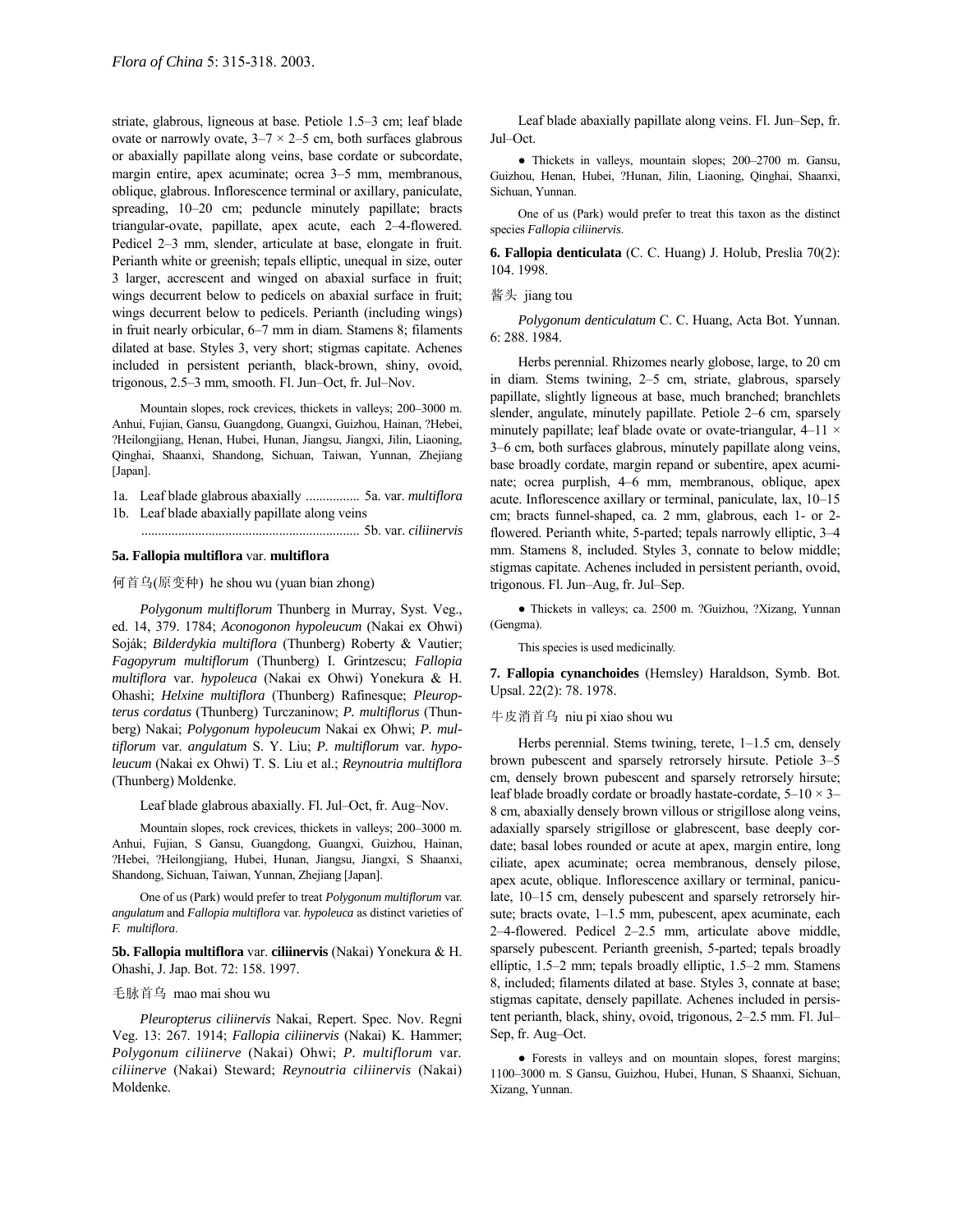- 1a. Leaves abaxially densely brown villous, adaxially sparsely strigillose ............ 7a. var. *cynanchoides*
- 1b. Leaves abaxially strigillose along veins, adaxially sparsely strigillose or glabrescent ........................................ 7b. var. *glabriuscula*

## **7a. Fallopia cynanchoides** var. **cynanchoides**

牛皮消首乌(原变种) niu pi xiao shou wu (yuan bian zhong)

*Polygonum cynanchoides* Hemsley, J. Linn. Soc., Bot. 26: 338. 1891; *Fagopyrum cynanchoides* (Hemsley) H. Gross.

Leaves abaxially densely brown villous, adaxially sparsely strigillose adaxially. Fl. Aug–Sep, fr. Sep–Oct.

 $\bullet$  Thickets in valleys, forests on mountain slopes; 1100–2400 m. S Gansu, Guizhou, Hubei, Hunan, S Shaanxi, Sichuan, Yunnan.

**7b. Fallopia cynanchoides** var. **glabriuscula** (A. J. Li) A. J. Li, Fl. Reipubl. Popularis Sin. 25(1): 104. 1998.

光叶酱头 guang ye jiang tou

*Polygonum cynanchoides* Hemsley var. *glabriusculum* A. J. Li in C. Y. Wu, Fl. Xizang. 1: 608. 1983.

Leaves abaxially strigillose along veins, adaxially sparsely strigillose or glabrescent. Fl. Jul–Aug, fr. Aug–Sep.

• Forest margins, forests in valleys; 2400-3000 m. Sichuan, Xizang.

**8. Fallopia forbesii** (Hance) Yonekura & H. Ohashi, J. Jap. Bot. 72: 158. 1997.

## 华蔓首乌 hua wan shou wu

*Polygonum forbesii* Hance, J. Bot. 21: 100. 1883; *P. reynoutria* Makino var. *ellipticum* Koidzumi; *P. yunnanense* H. LÈveillÈ; *Reynoutria elliptica* (Koidzumi) Migo ex Nakai; *R. forbesii* (Hance) T. Yamazaki; *R. yunnanensis* (H. LÈveillÈ) Nakai ex Migo.

Herbs perennial, 1-2.5 m tall. Rhizomes well-developed, thick, ca. 1.6 cm in diam., lignified. Stems erect, robust, mostly branched above middle,  $0.6-2.1$  cm in diam., sparsely pubescent with conic unicellular trichomes, rarely together with 1–4celled filiform trichomes. Leaves alternate; petiole  $0.5-1.8$  cm, circular in cross section, with extrafloral nectaries abaxially; ocrea completely surrounding stem, brown, cylindric,  $0.5-1.5$ cm, scarious, sparsely pubescent with conic unicellular trichomes, peltate multicellular glandular trichomes and 1-4celled filiform trichomes, apex truncate; leaf blade orbicular to nearly so,  $6.6-11.5 \times 5.1-9.4$  cm, both surfaces sparsely pubescent with peltate multicellular glandular trichomes, midvein and main veins sparsely pubescent with cornical unicellular trichomes, base rounded, margin entire, apex abruptly acuminate to cuspidate. Inflorescence terminal or axillary, simple or branched,  $2-6.2$  cm, pubescent with conic unicellular trichomes, 1-4-celled filiform trichomes and peltate multicellular glandular trichomes, panicle-like, consisting of a series of fascicles of 2–6 spirally arranged pedicellate flowers; each flower fascicle subtended by a bract (ocreola); bracts funnelform,  $1.2-1.9 \times 1-2$  mm, scarious. Flowers functionally unisexual, rarely bisexual, 0.4-1.1 mm, each with bracteoles; bracteoles paired, scarious, fused at base; pedicels 2-3 mm, jointed above middle. Perianth petaloid, white to greenish white, 5-cleft; tepals 5, 3 outer ones keeled,  $1.5-2.5 \times 1-1.9$ mm, with wings developed along main vascular bundle, wings ca. 0.2 wide. Stamens 8, inserted at base of perianth in 2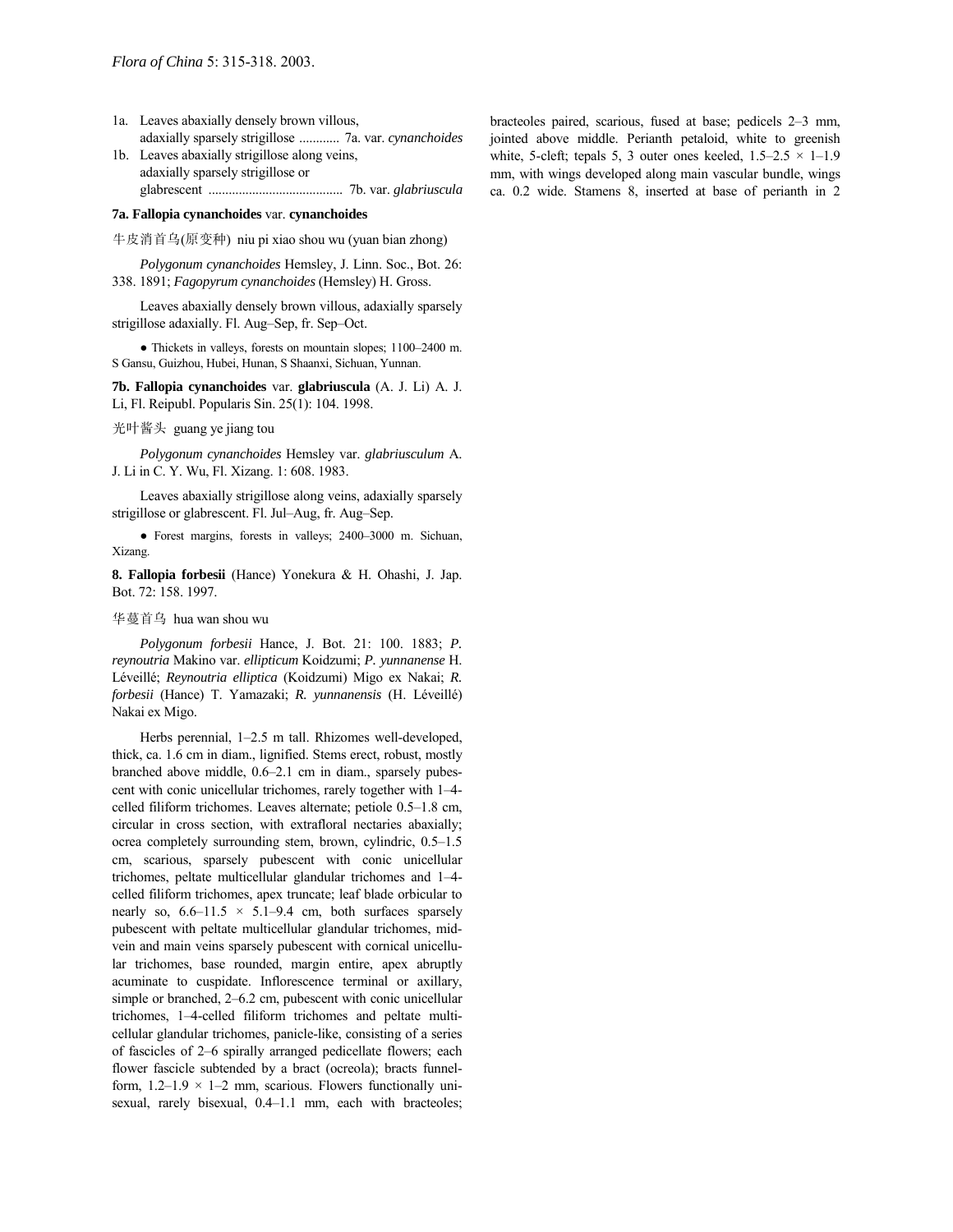whorls, outer stamens  $3-3.4$  mm, inner stamens  $3.6-4$  mm. Style 1, 0.3–0.5 mm, deeply 3-cleft; stigmas fimbriate. Achenes enclosed in persistent perianth, dark brown, shiny, trigonous, obovate to orbicular,  $3.9-4.8 \times 2.1-2.9$  mm, smooth; perianth wings narrowly tapering to articulated pedicel-joint in fruit. 2*n*  $= 66, 88.$ 

Anhui, Guangdong, Guangxi, Jiangxi, Shandong, Yunnan, Zhejiang [Korea].

The major characteristics that distinguish *Fallopia forbesii* from other, related species are the following: leaves orbicular to suborbicular, short, rounded at base, abruptly acuminate to cuspidate at apex; achenes relatively large (3.9–4.8  $\times$  2.1–2.9 mm); perianth wings narrowly tapering to the articulated pedicel joint in fruit.

One of us (Li) believes that *Fallopia forbesii* is conspecific with *Reynoutria japonica* (see Lauener, Notes Roy. Bot. Gard. Edinburgh 40: 202. 1982).